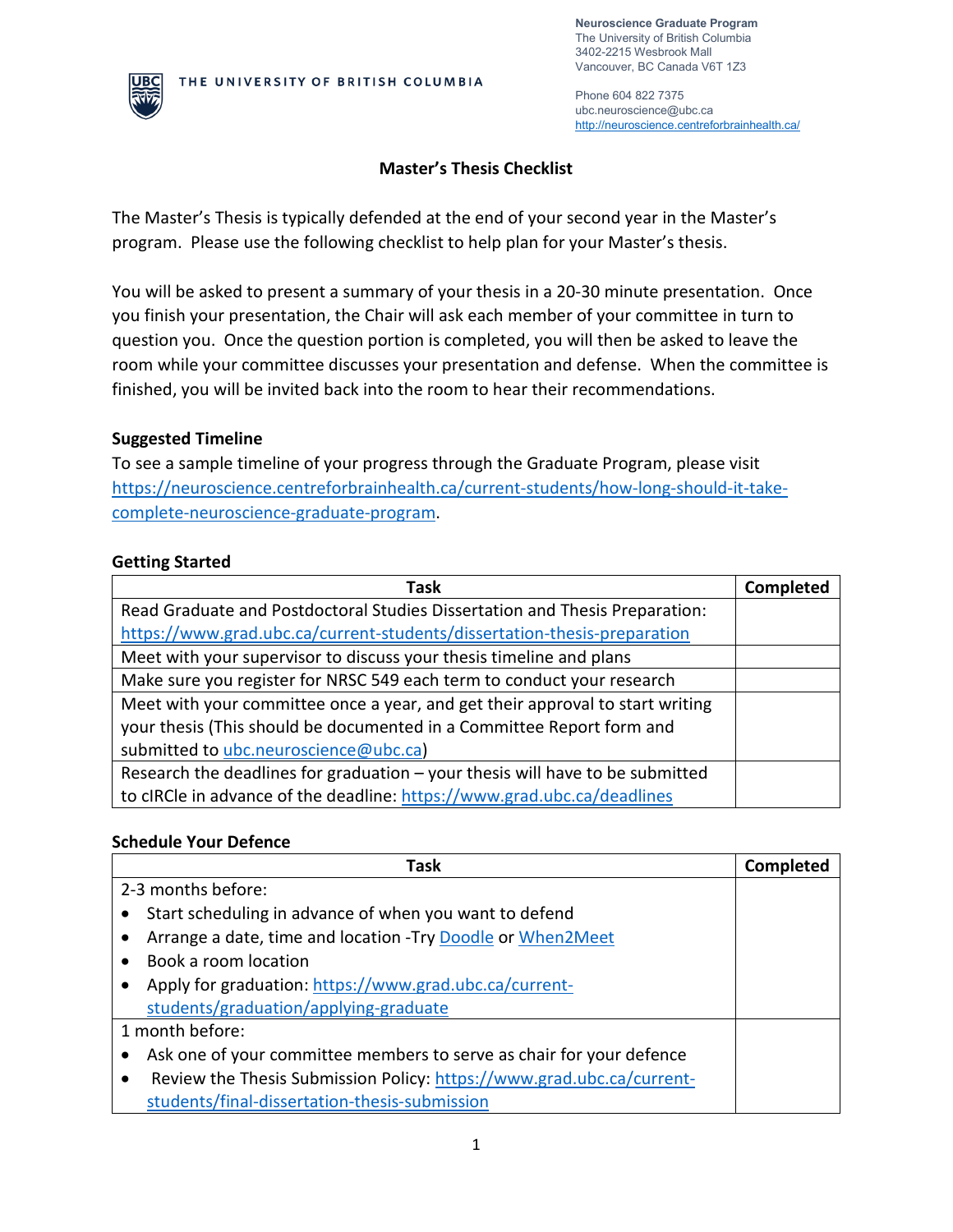

Phone 604 822 7375 ubc.neuroscience@ubc.ca <http://neuroscience.centreforbrainhealth.ca/>

| $\bullet$ | Review cIRcle submission policy: https://circle.ubc.ca/submissions/submit- |  |
|-----------|----------------------------------------------------------------------------|--|
|           | content/theses-and-dissertations/                                          |  |
| $\bullet$ | Register for cIRcle: https://circle.library.ubc.ca/register                |  |
|           | 1 week before meeting:                                                     |  |
|           | Send an email reminder with date, time and location to all committee       |  |
|           | members                                                                    |  |
|           | Email your chair the Instructions document:                                |  |
|           | https://neuroscience.centreforbrainhealth.ca/current-students/forms        |  |
|           | Ask your supervisor if you need to bring anything else to the defence (for |  |
|           | example, should you bring coffee or other refreshments)                    |  |
|           | 1 -2 days before meeting:                                                  |  |
|           | Send an email reminder with date, time and location to all committee       |  |
|           | members                                                                    |  |
|           | Review the Thesis Approval Form policy: https://www.grad.ubc.ca/current-   |  |
|           | students/final-dissertation-thesis-submission/thesisdissertation-approval- |  |
|           | forms                                                                      |  |
| $\bullet$ | Print the Master's Thesis Approval Form:                                   |  |
|           | https://www.grad.ubc.ca/forms/masters-thesis-approval and bring it with    |  |
|           | you to the defence                                                         |  |
| $\bullet$ | Print the Master's Thesis Grade and Chair Report and bring it with you     |  |
|           | (https://neuroscience.centreforbrainhealth.ca/current-students/forms)      |  |

# **During Your Defence**

**UBC** 

| Task                                                                       | <b>Completed</b> |
|----------------------------------------------------------------------------|------------------|
| Make sure to get to the room early to prepare. Take a deep breath!         |                  |
| Give the chair the Instructions and Master's Thesis Grade and Chair Report |                  |
| Have all members sign the Master's Thesis Approval form, except your       |                  |
| supervisor                                                                 |                  |

## **After Your Defence**

| Task                                                                       | Completed |
|----------------------------------------------------------------------------|-----------|
| Make sure your chair emails the Grade and Chair report to the Neuroscience |           |
| <b>Graduate Director and Coordinator</b>                                   |           |
| Make all required changes to your thesis                                   |           |
| Once final changes are completed, get your supervisor and/or committee to  |           |
| sign the Master's Thesis Approval form                                     |           |
| Submit your final, defended thesis electronically as a PDF to UBC cIRcle:  |           |
| https://circle.ubc.ca/submissions/submit-content/theses-and-dissertations/ |           |